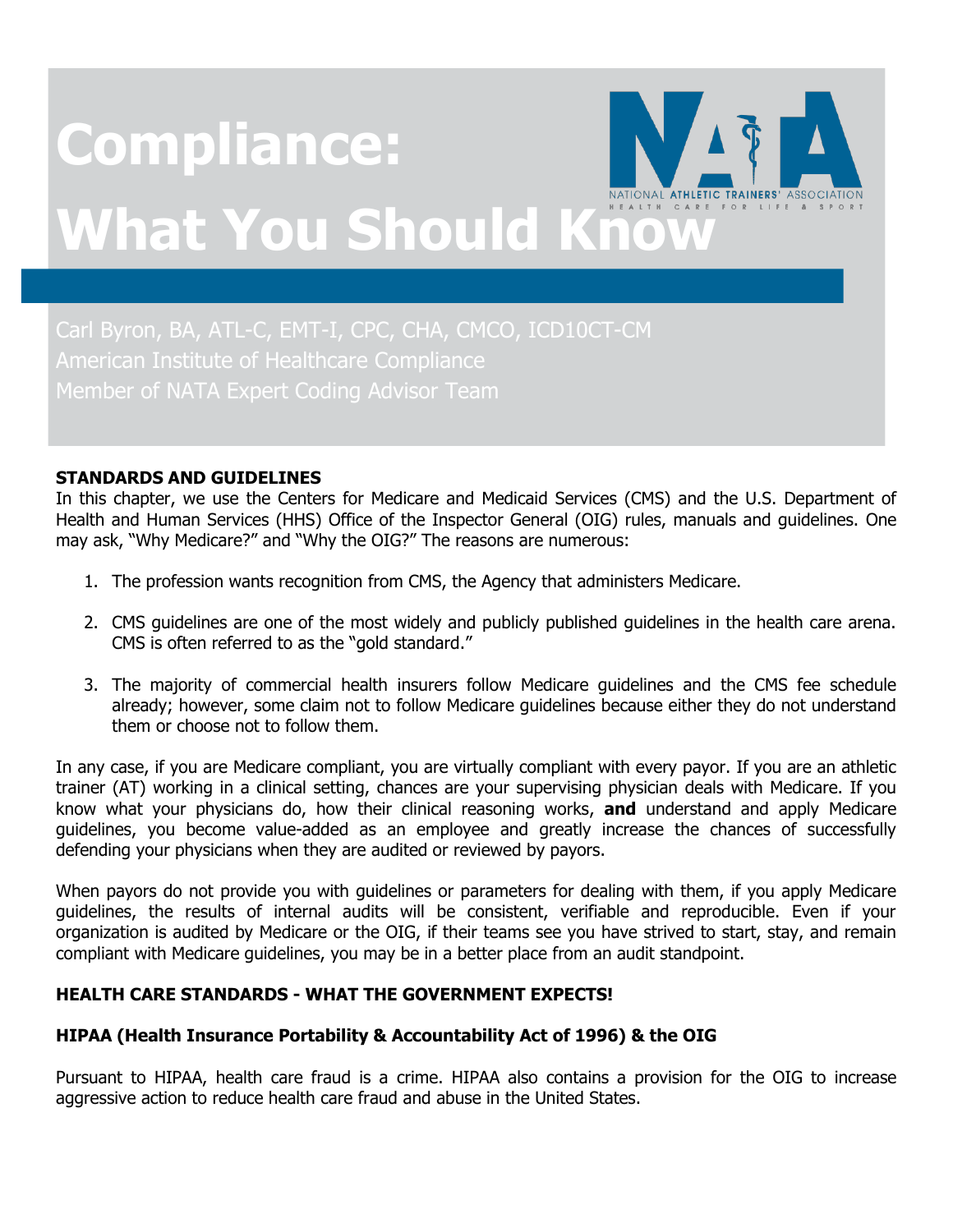# **Trends Found by the OIG**

As the OIG performs audits on annual claims, the OIG finds trends that result in overpayments to providers. Overpayments due to claims submitted for services not medically necessary, services inadequately documented or services not documented at all, and coding errors are the top three (3) trends, listed in order of priority. These findings make it evident that health care providers are not utilizing Local Medical Review Policies (LMRPs)/Local Coverage Determinations (LCDs) and neglecting to perform internal audits to ensure quality of documentation and accuracy of billing procedures.

Is there guidance to help providers? Yes! Errors made in filing accurate and appropriate claims according to medical necessity, documentation, and coding guidelines is of concern to the OIG. Coding, documentation, and billing errors are concerns for all payors. Pursuant to the following regulations, payors are permitted to pursue prosecution of providers that file false or fraudulent claims:

- $\triangleright$  Civil False Claims Act
- $\triangleright$  HIPAA
- Racketeer Influenced and Corrupt Organizations (RICO) Act
- $\triangleright$  Mail Fraud (mailed claims)
- Wire Fraud (electronically submitted)
- $\triangleright$  Civil Monetary Penalties Law
- $\triangleright$  Anti-Kickback Statutes

# **Compliance Guidance**

In 1996, as the OIG initiated reviews and investigations in 1996, the OIG observed that health care providers strive for excellence in the delivery of services. Interestingly enough, the OIG noted the opposite regarding business operations:

- $\triangleright$  Policies and procedures were not written or followed
- $\triangleright$  Measuring performance and accuracy were minimal to nonexistent
- $\triangleright$  Competency and experience lacked in critical areas of compliance

The OIG made a decision to assist health care providers by publishing **compliance guidance materials**. These guidance materials provide instructions for health care organizations to develop an infrastructure for business operations. It is not mandatory for providers to implement these guidances. The OIG states, however, that if the provider organization chooses not to implement the compliance guidance, it must have something in place to ensure appropriate business operations, which result in accuracy in coding and billing. Since 1996, the OIG has published compliance guidance documents (below). To find the compliance guidance, click **Compliance** on the HHS OIG main web page, and then click on the heading of **Compliance Guidance**. The following guidance documents can be found there:

- 1. Nursing Facilities
- 2. Research Awards
- 3. Hospitals
- 4. Pharmaceutical Manufacturers
- 5. Ambulance Suppliers
- 6. Individual and Small Group Physician Practices (please note the word "physician" applies to any practitioner in health care who can obtain a provider number and bill directly to CMS)
- 7. Medicare+Choice Organizations
- 8. Hospices
- 9. Durable Medical Equipment, Prosthetics, Orthotics, and Supply Industry
- 10. Third-Party Medical Billing Companies
- 11. Clinical Laboratories
- 12. Home Health Agencies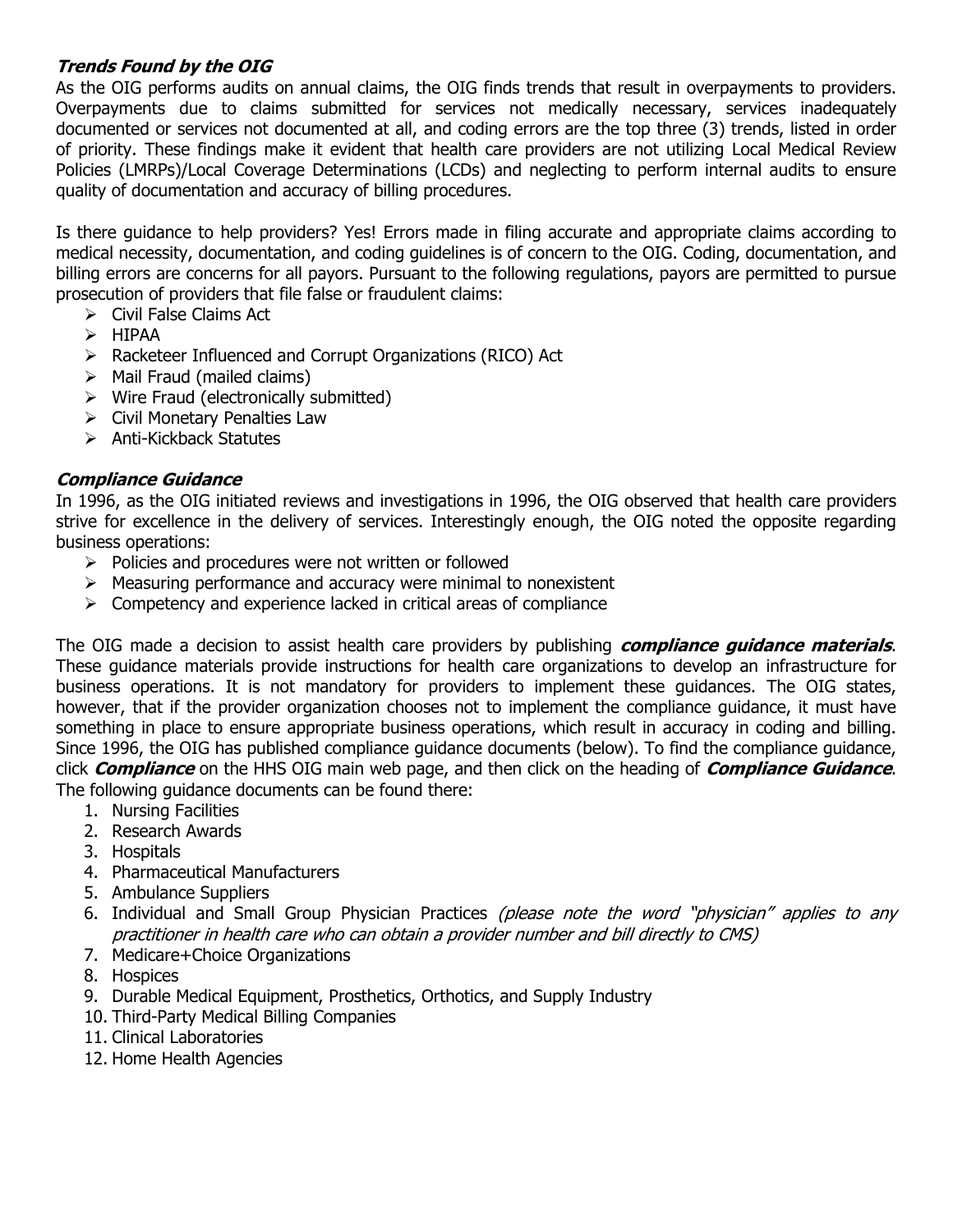#### **OIG Compliance Steps Step 1: Auditing and Monitoring**

An ongoing evaluation process is important to a successful compliance program. This ongoing evaluation includes not only whether standards and procedures are in fact current and accurate, but also whether the compliance program is working, *i.e.*, whether individuals properly are carrying out their responsibilities and claims are appropriately submitted. Therefore, an audit is an excellent way to ascertain what, if any, problem areas exist and focus on the risk areas that are associated with those problems.

There are two types of reviews that can be performed as part of this evaluation: (1) A standards and procedures review; and (2) a claims submission audit.

A baseline audit examines the claim development and submission process, from patient intake through claim submission and payment, and identifies elements within this process that may contribute to non-compliance or that may need to be the focus for improving execution. This audit will establish a consistent methodology for selecting and examining records; this methodology then serves as a basis for future audits.

There are many ways to conduct a baseline audit. The OIG recommends that claims/services submitted and paid during the initial three months after implementation of the education and training program be examined, so as to give the physician practice a benchmark against which to measure future compliance effectiveness. Following the baseline audit, a general recommendation is that periodic audits be conducted at least once each year to ensure that the compliance program is being followed. Optimally, a randomly selected number of medical records could be reviewed to ensure that the coding was performed accurately.

Although there is no set formula as to how many medical records should be reviewed, a basic guide is five or more medical records per Federal payor (*i.e.*, Medicare, Medicaid), or five to ten medical records per physician. The OIG realizes that physician practices receive reimbursement from a number of different payors, and we would encourage a physician practice's auditing/monitoring process to consist of a review of claims from all Federal payors from which the practice receives reimbursement. Of course, the larger the sample size, the larger the comfort level regarding results.

## **Step 2: Establish Practice Standards and Procedures**

After the internal audit identifies the practice's risk areas, the next step is to develop a method for dealing with those risk areas through written standards and procedures. Written standards and procedures are a central component of any compliance program. Such standards and procedures help to reduce the prospect of erroneous claims and fraudulent activity by identifying risk areas for the practice and establishing tighter internal controls to counter those risks, while also helping to identify any aberrant billing practices.

## **Step 3: Designation of a Compliance Officer/Contact(s)**

After the audits have been completed and the risk areas identified, ideally, one member of the staff needs to accept the responsibility of developing a corrective action plan, if necessary, and oversee the practice's adherence to that plan. This person can either be in charge of all compliance activities for the practice or play a limited role to solely resolve the current issue.

## **Step 4: Conducting Appropriate Training and Education**

Education is an important part of any compliance program and is the logical next step after problems have been identified and the practice has designated a person to oversee educational training. Ideally, education programs will be tailored to the physician practice's needs, specialty, and size, and will include both compliance and specific training. There are three basic steps for setting up educational objectives:

- $\triangleright$  Determining who needs training (both in coding and billing and in compliance);
- $\triangleright$  Determining the type of training that best suits the practice's needs (e.g., seminars, in-service training, self-study, or other programs); and